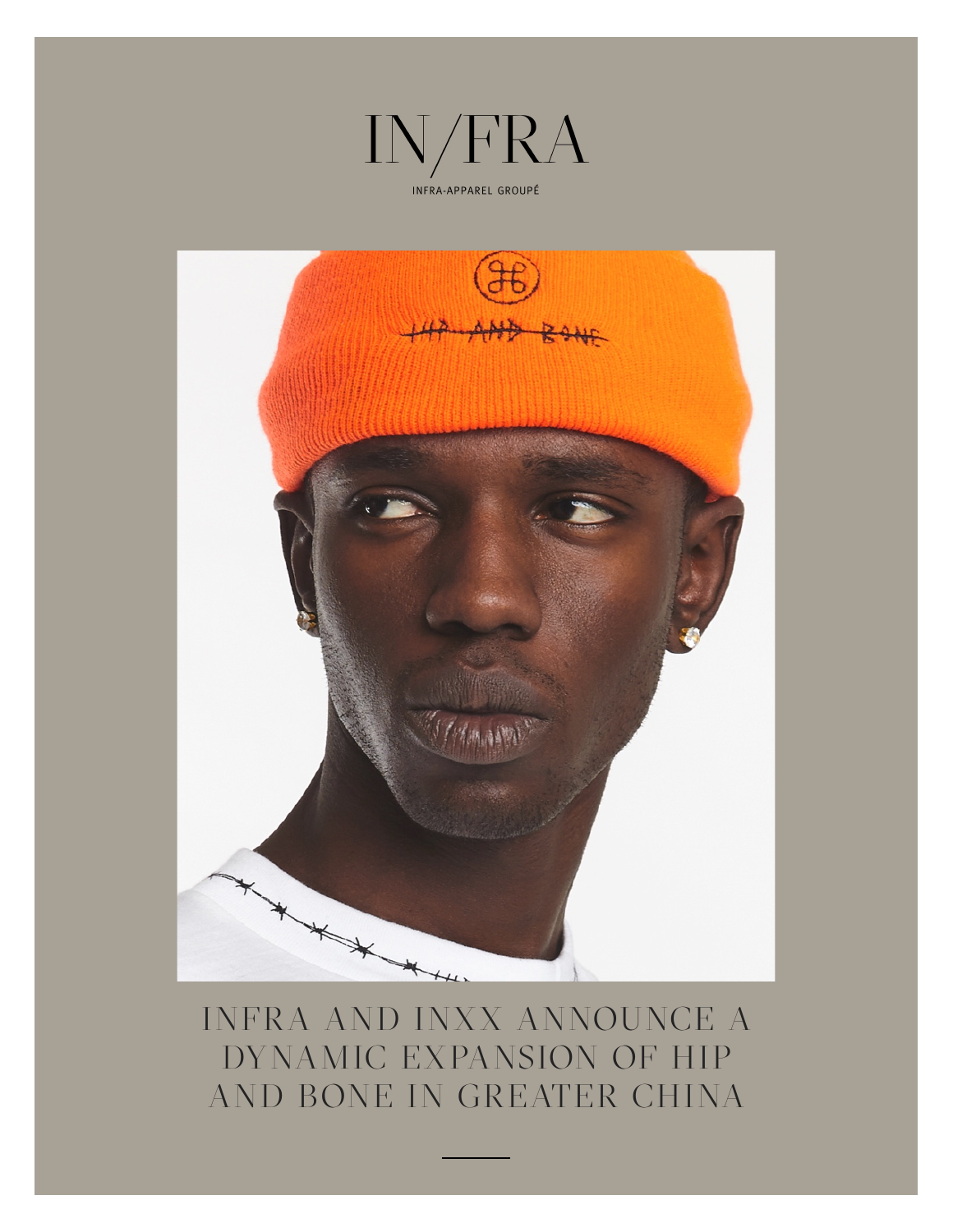

# INFRA AND INXX ANNOUNCE A DYNAMIC EXPANSION OF HIP AND BONE IN GREATER CHINA

#### INFRA BECOMES A MAJOR SHAREHOLDER IN THE HIP AND BONE CHINA JOINT VENTURE, WHILST INXX ENTERS INTO A LONGTERM MASTER LICENSE TO SCALE-UP HIP AND BONE IN THE TERRITORY

LONDON, CANADA AND SHANGHAI — September 1, 2021 — INFRA today announced it has acquired a major stake in Hip and Bone China Limited, a Greater China trademark owner and joint venture company ("JVC") with leading Canadian streetwear label Hip and Bone Corp ("Hip and Bone"). Through the acquisition, INFRA will own a 50% interest in the JVC and Territory trademarks, and Hip and Bone will retain a 50% interest and continue leading creative direction for the brand.

In tandem with the acquisition the JVC entered into a definitive agreement whereby INXX Fashion Co., Ltd ("INXX"), a digital-centric and revered multi-brand fashion platform based in Hangzhou, China, gains a longterm master license and equity option to acquire a majority interest in the JVC. The master license grants INXX exclusive rights to develop and operate Hip and Bone across all distribution channels, leveraging its transformational omni-channel platform, throughout Greater China (including Mainland China, Hong Kong SAR, and Macau SAR) and the Taiwan Region (the "Territory").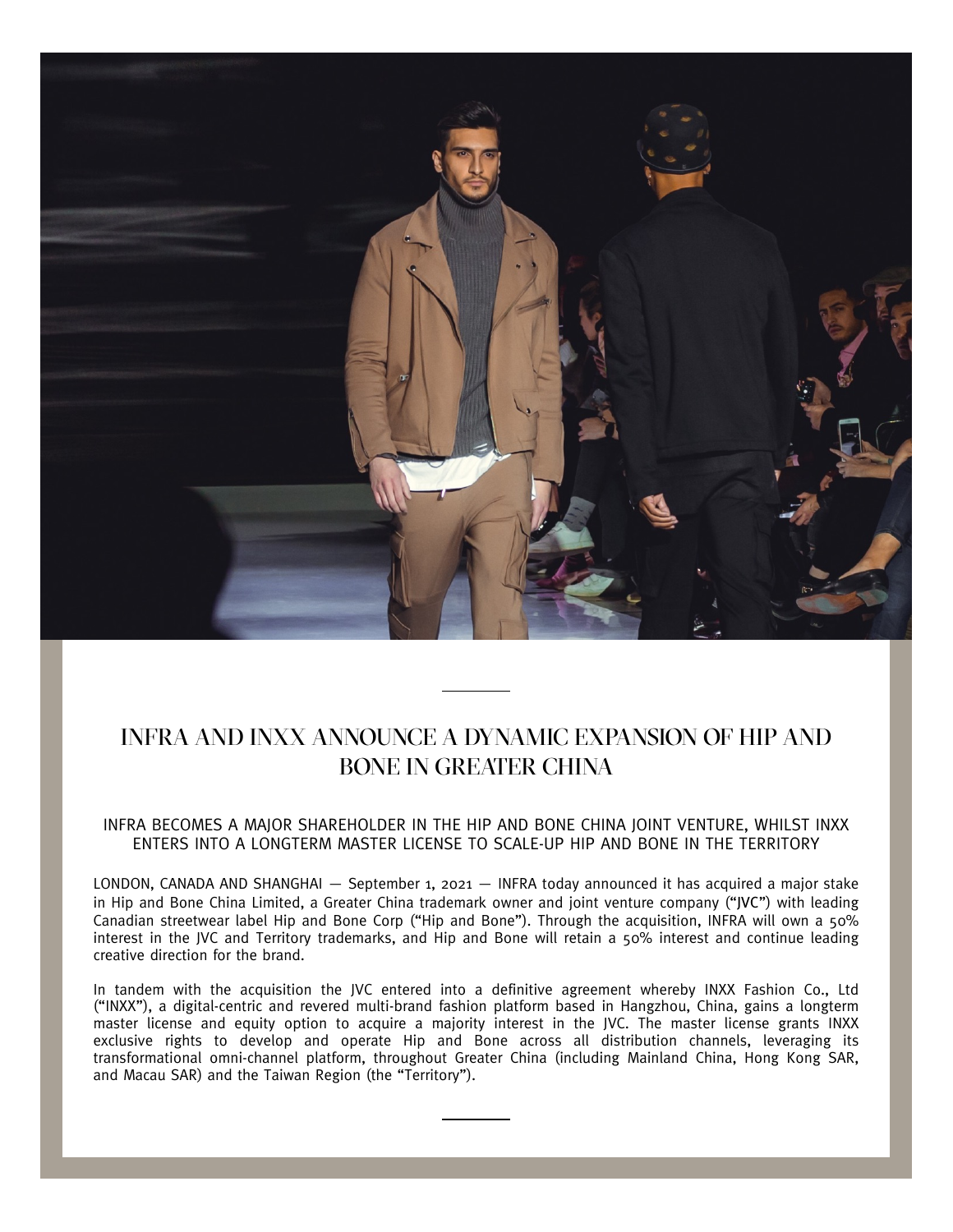Richard "Ricci" Kisembo, Chief Executive & CMO of INFRA, commented: *"It is a distinct pleasure to partner with INXX on this transformational acquisition. Having worked with Sam at the earliest foundation of INXX, I couldn't picture a more savvy partner to dynamically expand Hip and Bone in the Territory. Sam and the team at INXX are visionaries, innovators and pioneers in the China streetwear segment, and we look forward to shaking up the market with their expertise."*

Sam He, Founder & Chairman of INXX, commented: *"The addition of Hip and Bone to our brand portfolio compliments our ambitions to launch unique visceral streetwear labels and experiences that resonate with our burgeoning "street savvy" Chinese platform user base. Since its inception, INXX has grown exponentially to become the premier platform representing emerging street cultural lifestyles and our unparalleled influence touches all digital mediums in China. Hip and Bone will play a central role to our overall strategy to lead this category."*

Carlos Fogelman, Founder & CEO of Hip and Bone, commented: *"I'm resoundingly excited and honored to partner and grow our Asia footprint with a fashion and e-commerce powerhouse such as INXX. By merging INXX's vast digital and omni-channel experience with Hip and Bones's unique street identity we will bring exciting style to this rapidly expanding market segment."*

With the addition of Hip and Bone, the INXX ardent customer base will gain access to an iconic label that speaks with a resounding authority to the street culture lifestyle that engulfs, inspires and influences them. In the coming months, beginning this November, INXX fans will experience Hip and Bone though a series of pop-up and digital retail stores, followed closely with flagship physical experiential locations.

###

#### INFRA

INFRA is a consumer-centric brand house at the cynosure of aspirational luxury innovation and holds vested interests in a portfolio of global fashion and lifestyle brands. INFRA brings a wealth of experience in digital marketing, e-commerce operations, and building successful joint ventures in Greater China. INFRA, together with its affiliates, are Joint Venture partners to multiple fashion labels in Greater China, including Ted Baker, which operate 20+ flagship retail stores and e-Commerce, all synergic, omni-channel and digital-centric driven.

#### HIP & BONE

Originating in Montreal, Canada, Hip and Bone stands as the leading streetwear brand in its segment with 10 years of successful market growth. Founded By Creative Director, Carlos Fogelman with the purpose of creating timeless essential pieces that speak a deeply rooted awoken message. Hip and Bone founded Hip and Bone China Limited, a Hong Kong Based venture aimed at expanding Hip and Bone in Greater China.

#### INXX

INXX is a revered digital-centric multi-brand fashion platform based in Hangzhou, China with over over 200 physical omni-channel retail locations. Representing emerging cultural lifestyles and expanding across all digital mediums has been the group's thriving code. INXX has amassed a finely curated series of renowned fashion and streetwear labels, including its propriety INXX label which transcends high street fashion, INXX STREETLab which transcends streetwear and its high-end fashion buyer platform X Concept Stage. INXX has developed its labels into a formidable force within the streetwear segment in China by fusing traditional Chinese culture with modern street code and has transformed into a data-driven company with advanced insight that influences the trends that its labels develops.